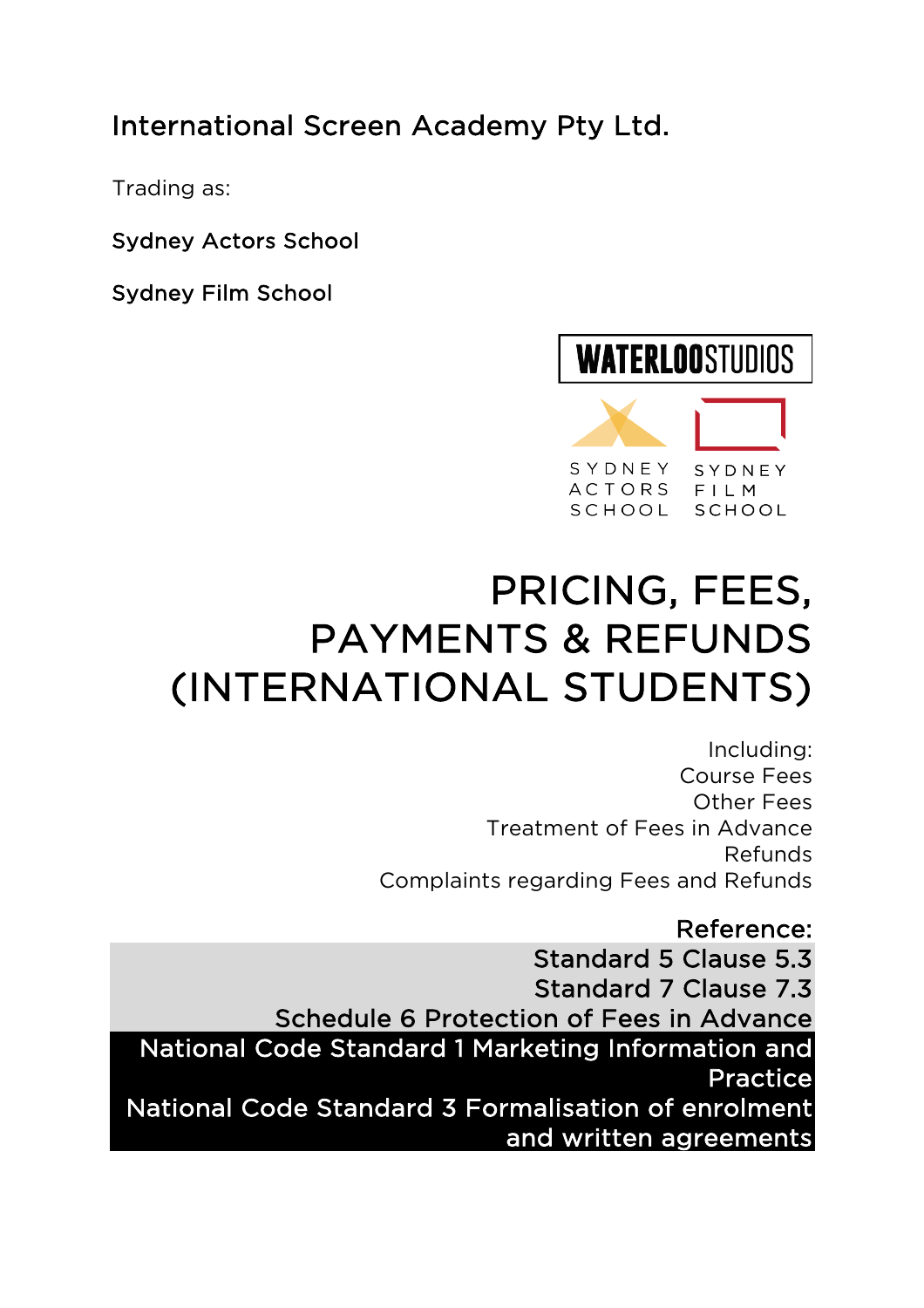### VERSION HISTORY

| <b>Policy Owner:</b> |                 | Executive Chairman                                              |                              | Mr Simon Hunter    |         |  |
|----------------------|-----------------|-----------------------------------------------------------------|------------------------------|--------------------|---------|--|
| Document             |                 | General Manager                                                 |                              | Mr Ashley Curry    |         |  |
| Management:          |                 |                                                                 |                              |                    |         |  |
| File :               |                 | POL_FIN Pricing, Fees, Payments Refunds (CRICOS)                |                              |                    |         |  |
|                      |                 |                                                                 |                              |                    | V2.4    |  |
| Last Updated on:     |                 | 08/2019                                                         |                              | <b>Next Review</b> | 08/2020 |  |
|                      |                 | Date:                                                           |                              |                    |         |  |
|                      |                 |                                                                 |                              |                    |         |  |
| Number               | Dates           |                                                                 | Changes summary              |                    |         |  |
| V2.4                 | August<br>2019  | Further customisation for ISA Pty Ltd                           |                              |                    |         |  |
| V2.3                 | August<br>2018  | Customised for ISA Pty Ltd                                      |                              |                    |         |  |
| V <sub>2.2</sub>     | January<br>2018 | Updating for National Code 2018                                 |                              |                    |         |  |
| V <sub>2.1</sub>     | May 2017        | Updated to National Code 2017                                   |                              |                    |         |  |
| V2.0                 | September       | Quality assurance check across documents with reference         |                              |                    |         |  |
|                      | 2016            | to ASQA fact sheets and ESOS Act changes & Explanatory<br>guide |                              |                    |         |  |
| v1.0                 | July 2016       |                                                                 | New standards for RTO's 2015 |                    |         |  |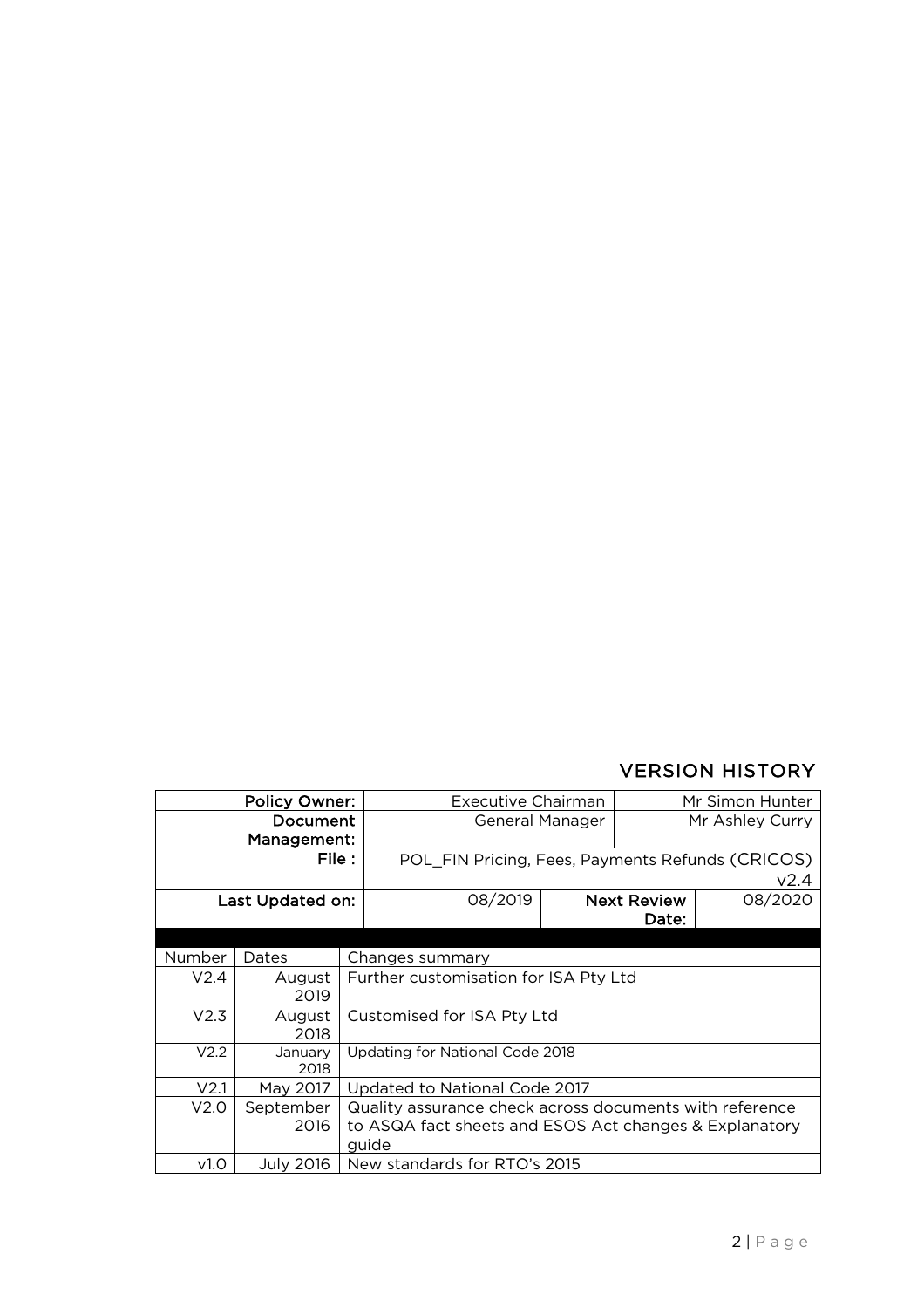## TABLE OF CONTENTS

| THIRD PARTY FEE COLLECTION MUST MEET SAME REQUIREMENTS 8 |
|----------------------------------------------------------|
|                                                          |
|                                                          |
|                                                          |
|                                                          |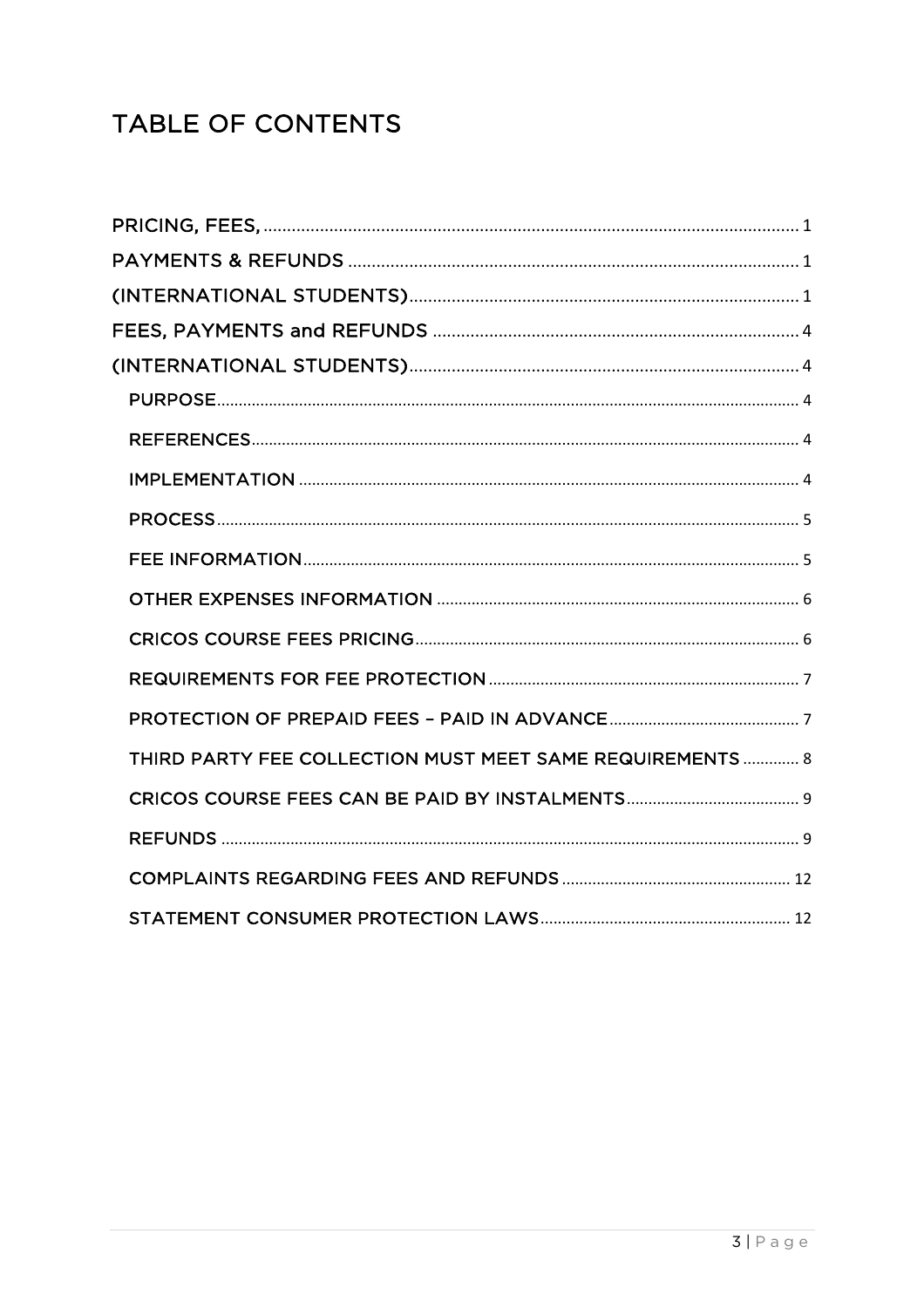## FEES, PAYMENTS and REFUNDS (INTERNATIONAL STUDENTS)

## PURPOSE

International Screen Academy Pty Ltd trading as Sydney Actors School and Sydney Film School (the School) will communicate our policy and terms clearly to customers about financial arrangements and terms and conditions as required by legislation, the VET Quality Framework and the Standards for RTO's 2015. This includes the Requirements for Fee Protection.

As a CRICOS provider, The School will have fees and refund policy and procedure that complies with the ESOS Act and The National Code 2018.

Clear communication will be through print or through an electronic copy with telephone support if required.

| Standard 5      | Clause 5.1                          |  |
|-----------------|-------------------------------------|--|
|                 | Clause 5.2                          |  |
|                 | Clause 5.2                          |  |
| Standard 7      | Clause 7.3                          |  |
| Schedule 6      | Protection of Fees in Advance       |  |
| NC Standard 1   | Marketing Information and Practices |  |
| NC Standard 2   | Recruitment of an overseas student  |  |
| <b>ESOS Act</b> |                                     |  |

## **REFERENCES**

### IMPLEMENTATION

The Executive Chairman is ultimately responsible for ensuring the School fees policies and procedures are fair, compliant and ethical.

The General Manager is responsible for marketing materials and the website related to fees etc.

The General Manager supervises the marketing teams and monitors Education Agents

The General Manager is responsible for the office staff handling matters related to fees, refunds and related matters

The Chief Financial Officer is responsible for management of fees and income and refunds.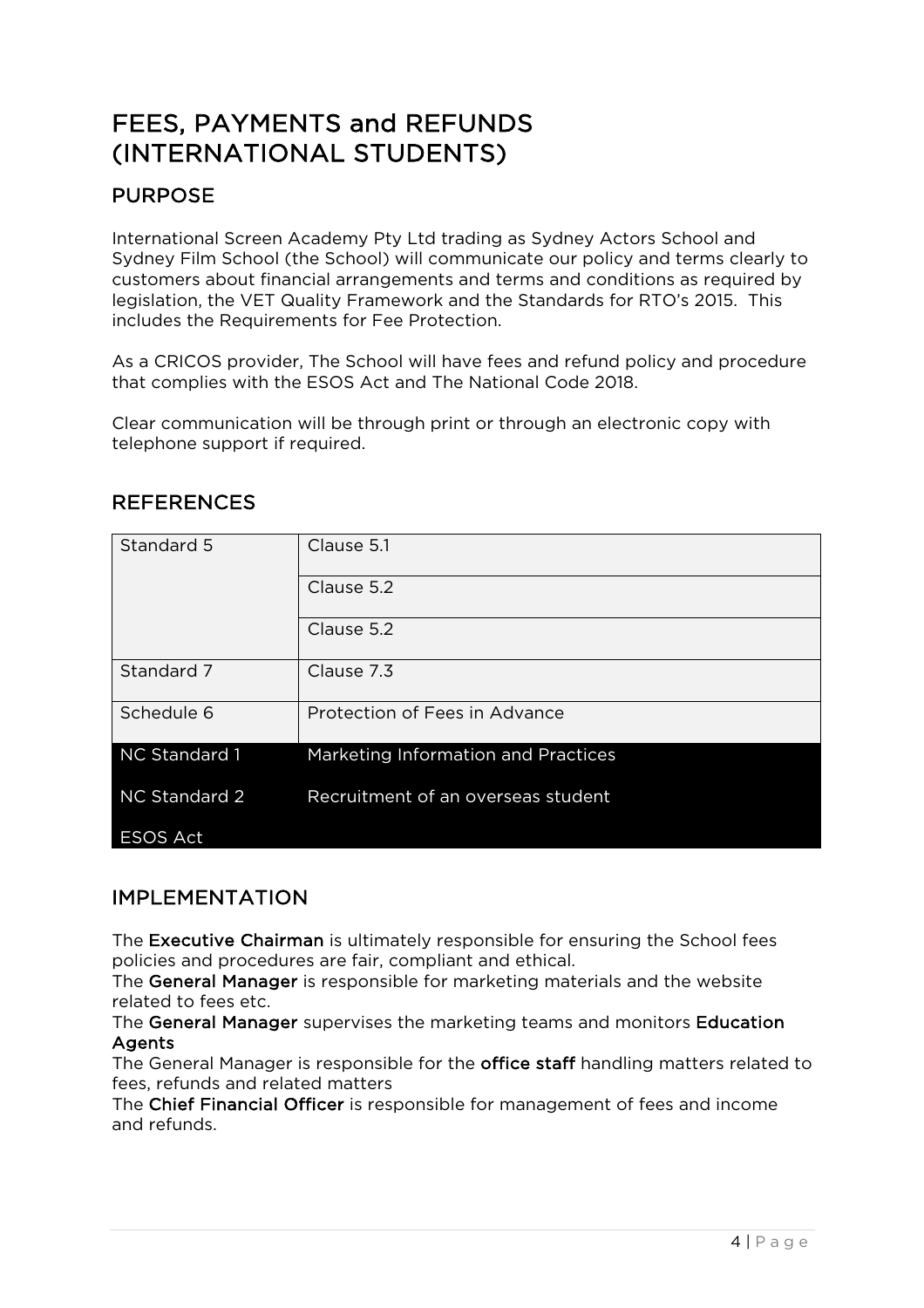## PROCESS

## FEE INFORMATION

The School will provide fee information in print and electronic copy and at various locations to ensure all candidates will know the fees prior to accepting the offer of a place in a course.

For international students, the fees information will be provided:

On the application for enrolment form that forms the confirmation of application and acceptance of the terms and conditions of the provider with the customer. On the letter of offer that forms the written agreement between the provider and the customer.

The total amount of fees may include:

- Application fee
- CRICOS Course fee
- Administration fees and any other extra charges.

A course and administration fees schedule will be kept up to date.

#### Administration fees

The Administration fees and any other charges are explained in print and electronic copy and at various locations to ensure all candidates will know the fees prior to accepting the offer of a place in a course.

Administration fees are in the terms and conditions that form part of the agreement on the application for enrolment form.

Administration fees are in the letter of offer that forms the written agreement between the provider and the customer.

The Administration fees include:

- Late payment penalties for customers who do not pay fees on time
- Re-assessment fees available to customers who are deemed not yet competent on completion of training and assessment after re-submit and re-sit options
- Re-enrolment fees for customers whose time for submission of work has passed and they wish to extend the length of the course
- Fees for credit transfer requests
- Fees for processing cancellations and course variations including transfers
- Fees for issuing a replacement qualification testamur
- Material fees for lost or replacement course materials supplied in hard or soft copy
- Fees for processing refunds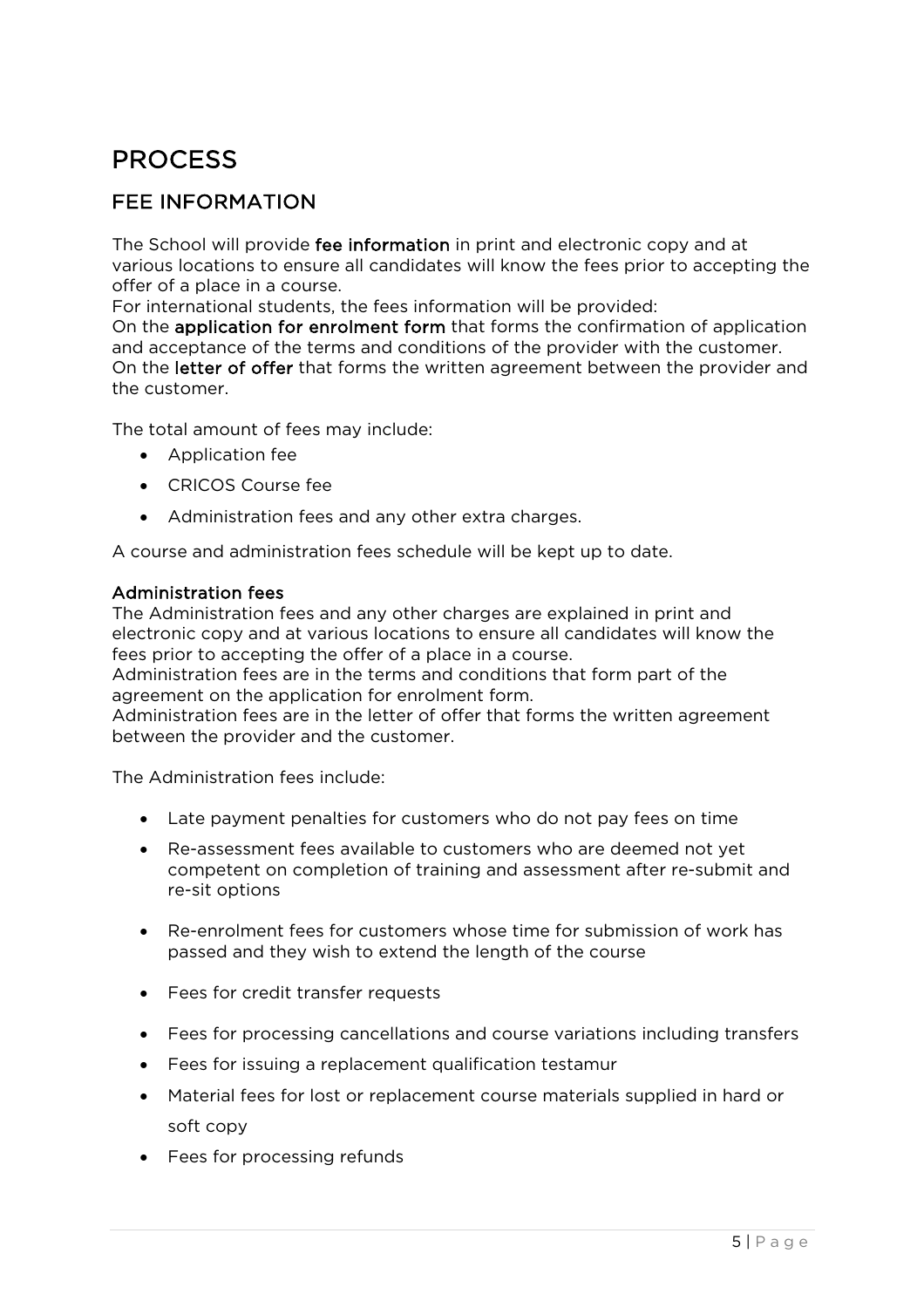## OTHER EXPENSES INFORMATION

Some courses require students to invest in their study. Where this is the case, any additional costs to undertake a course will be explained on the website and course information.

Other expenses are separate to fees and are expenses the candidate may incur. These may include:

- Textbooks where the student can purchase texts if they want their own copy
- Laptops or mobile devices or hard drives where the student can bring these to class and use them to complete the course
- Materials and supplies needed to complete the course
- Other equipment needed to complete the course
- Clothing requirements such as safety shoes needed to complete particular units of study
- Travel expenses where the student is required to travel to a placement or location at their own expense as part of the course

## CRICOS COURSE FEES PRICING

#### Course Fees and Payment Plans

- Pricing for CRICOS courses is an itemised list of course money payable by the student that is provided at various points:
	- o in the application for enrolment form
	- o in the reply to an enquiry email with information packs
	- o through the information provided by an education agent
	- o formalised in the letter of offer where full details of the itemised list of course money is set out in the formal agreement
- The application fee is non-refundable
- The RTO offers course fee payment upfront or by instalment in the letter of offer.
- Special offers and discounts may be marketed from time to time.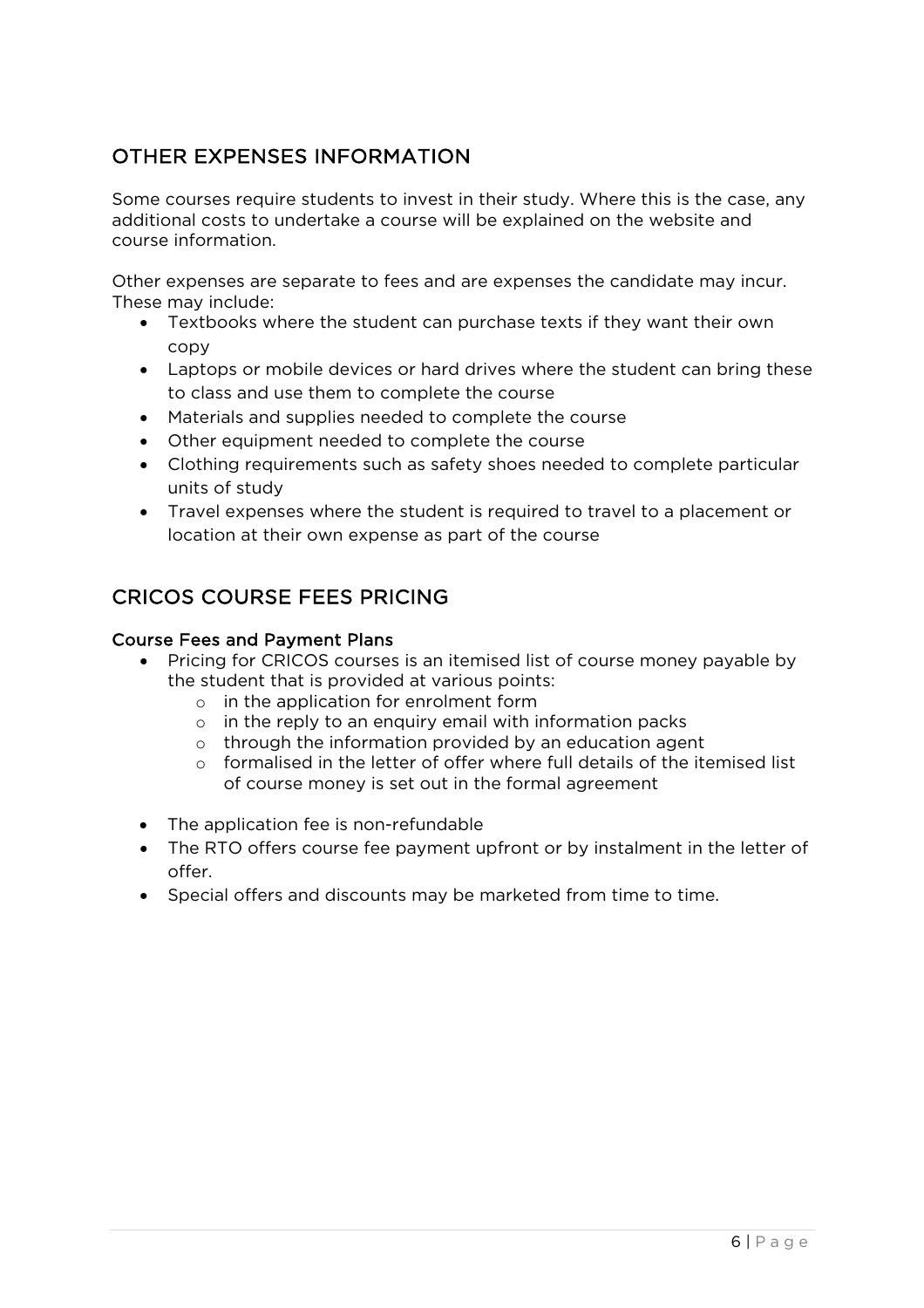## REQUIREMENTS FOR FEE PROTECTION

Standard 7 (Clause 7.3) states;

*"Where the RTO requires, either directly or indirectly or through a third party, a prospective or current learner to prepay fees in excess of a total of \$1,500 (being the threshold prepaid fee amount), the RTO must meet the Requirements for Fee Protection in Schedule 6."* 

#### International students:

The school is a registered CRICOS provider, so the school will comply with the obligations and requirements of the Education Services for Overseas Students Act (ESOS Act) 2000 (Cth).

The school is required to comply with the requirements of the Tuition Protection Service (TPS).

Under TPS the provider may receive up to 50% of the total tuition fees for the CRICOS course at any time before a student commences the course once the written agreement has been signed and returned to the provider.

We have tuition fee schedules and payment plan schedules in the accounting system. These will be indicated on the formal letter of offer and written agreement with the student.

International student will be made aware of the fee protection in place and can elect to pay the upfront full payment for a course in advance. This is stated as an option in the letter of offer and written agreement.

### PROTECTION OF PREPAID FEES – PAID IN ADVANCE

#### At formalisation of enrolment – the written agreement stage

The registered provider must enter into a written agreement with the student, signed by that student (or the student's parent or legal guardian if the student is under 18 years of age), concurrently with or prior to accepting course money from the student.

- 1. The School will accept course money received at the same time as the verification of acceptance by enclosing a note with the letter of offer the written agreement. This note will inform the students that they must not pay until the provider receives the accepted agreement, but they can be sent at the same time. The School will accept a scanned copy of the signed written agreement as verification.
- 2. Where the school receives course money sent by mail (for example, by cheque or money order) or by direct deposit into the bank account before receiving the accepted written agreement, the procedure to be followed is:
	- Deposit the money into a holding account for fees in advance
	- Identify the course money as fees in advance in the accounts ledger
	- Follow up immediately with the student or agent to inform them that the payment cannot be processed (and the enrolment cannot progress) until the provider receives the accepted written agreement.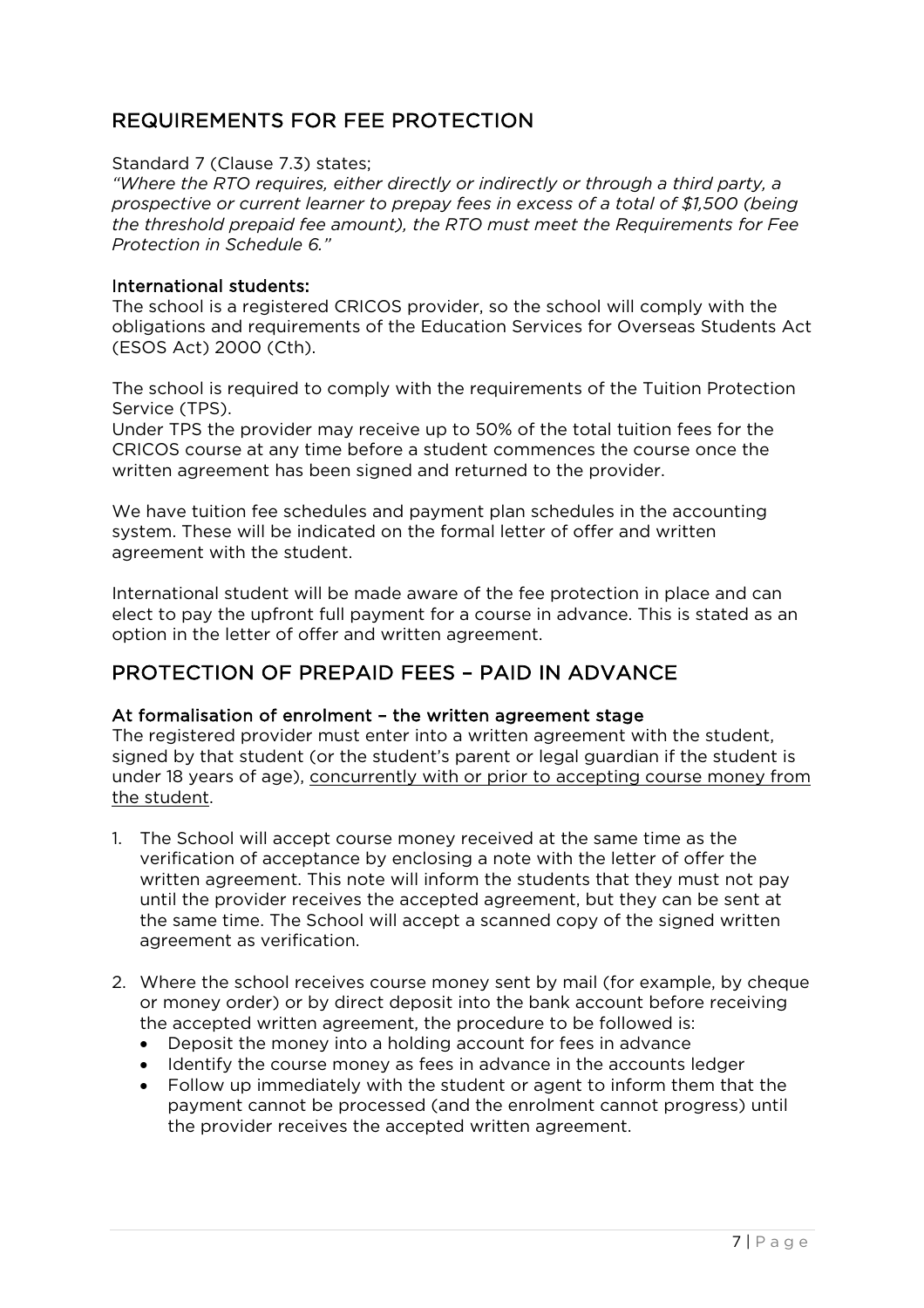- For compliance purposes, the notification communication is recorded in RTO Manager and on file. The bank accounts and accounts ledge will keep evidence that the money has not been used.
- 3. Where the written agreement is not received by the time of the monthly bank reconciliation, (31 days) the procedure will be:
	- The School will contact the Agent and student and request clarification of when the written agreement will be received.
	- If the agreement is not received within 10 working days, the moneys deposited will be returned.
	- This procedure will be managed by the General Manager and the Accountant on a case by case basis. All communication will be recorded on file in RTO Manager.
	- A maximum of 35 days will be allowed after the default has occurred when the provider knows that the written agreement will NOT be in place following communication with the parties.
	- This procedure will be managed by the General Manager and the Accountant on a case by case basis. All communication will be recorded on file in RTO Manager.
	- Where course fees and received and a written agreement does not eventuate after follow-up by the provider, this is a case of student default under the TPS and must be reported through the TPS within the maximum 35 days.

#### At a progress stage during the course

- 1. Students are required to make progress instalment payments as per the written agreement
- 2. Students must comply with the payment plan and instalments policy set out here and in the agreement.
- 3. Students can pay in advance and the course fees that are pre-paid are identified in the accounts ledger as pre-paid course fees.

### THIRD PARTY FEE COLLECTION MUST MEET SAME REQUIREMENTS

The requirements for protection of prepaid fees apply no matter how the fees are collected.

This means:

Any fees collected by a third party for the RTO such as an education agent are subject to the same conditions. These requirements apply to fees prepaid by students, regardless of when our RTO actually receives the payment. The written agreement with the third party will include these conditions and the monitoring to ensure the protection measures are in place and implemented as required.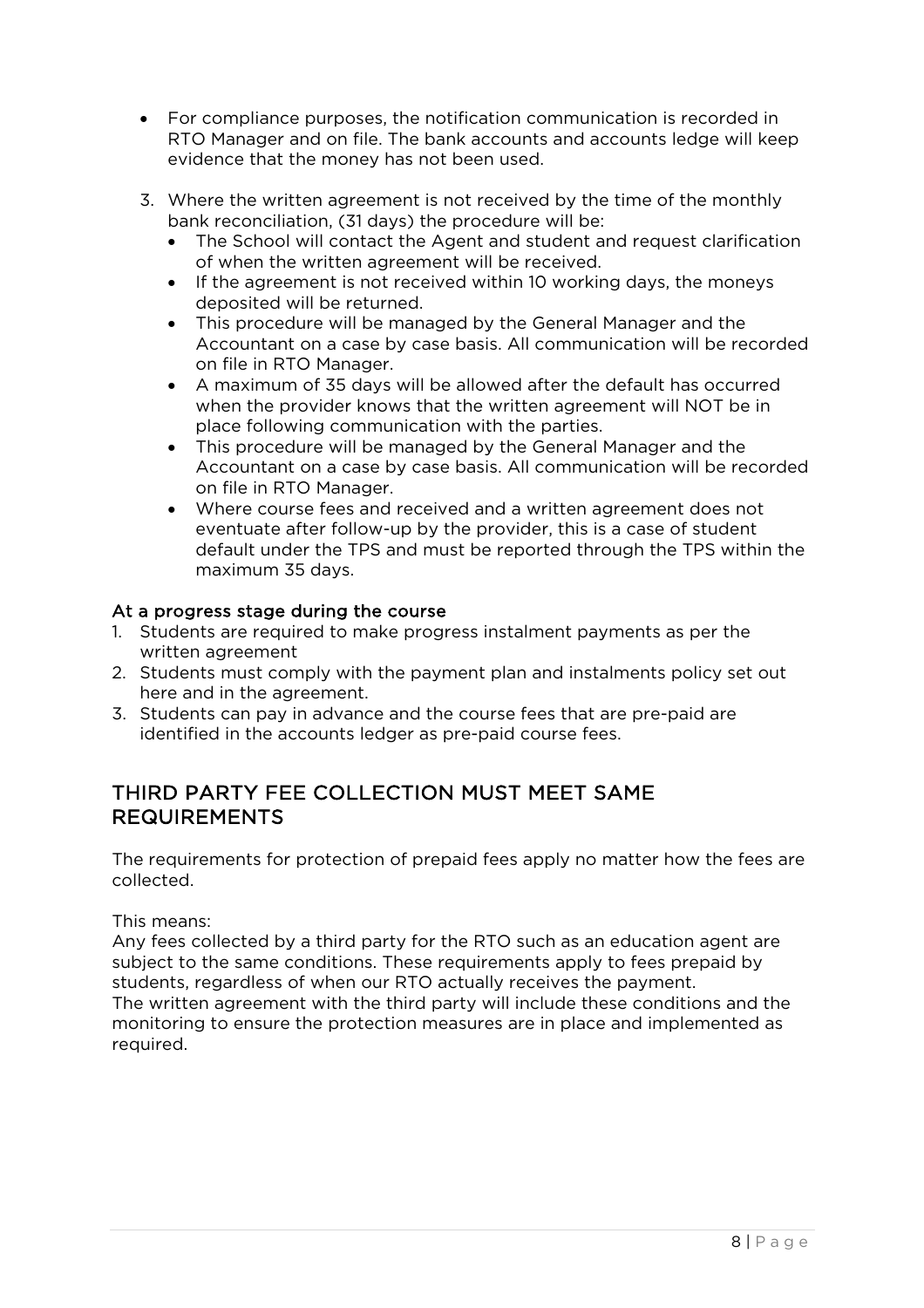## CRICOS COURSE FEES CAN BE PAID BY INSTALMENTS

#### Payment schedule agreement:

By signing the written agreement and agreeing to the payment plan outlined, students pay by instalments and agree to honour the RTO payment plan and understand that:

- 1. All instalments must be paid on or before the due date;
- 2. There are sufficient funds are available in the nominated account to meet the instalment payments;
- 3. The RTO reserves the right to suspend access to the course in the event that a student fails to pay any part of the course fees as and when it falls due for payment;
- 4. In the event that a student requests or fails to advise of a course cancellation, the balance of the course fees will be paid in full or continue to be paid under the agreed payment plan schedule; and
- 5. The RTO will not issue a Statement of Attainment/s until course fees are paid in full.

#### Default on the payment schedule:

- 1. The enrolment will be suspended and outstanding accounts will become immediately due and payable; or
- 2. As a cancelled student the outstanding account will become immediately due and payable;
- 3. The outstanding debt will be forwarded to a debt collection agency, and
- 4. The student may also be required to pay additional fees associated with the debt collection process.

### REFUNDS

#### Course variations – Withdrawal or Cancellation from a course and refund request

This information is included in several document locations including in the written agreement.

- The initial application fee is not refundable.
- The school's refund policy applies to both commencing and re-enrolling students
- All requests for a refund must be submitted on the appropriate refund application form and must be accompanied by official documentary evidence of the grounds for the request.
- Refunds apply only to tuition fees and will only be paid to the applicant through an Australian Dollar draft.

#### *Total Refund of Tuition Fee*

A total refund will be granted under the following circumstances:

- In the unlikely event that the School is unable to provide the course for which an offer has been made. An alternate offer of a place will be offered at no extra cost to the students as well as the refund option.
- An offer of a place is withdrawn by the school (The exception is when the offer was made on the basis of intentional incorrect information).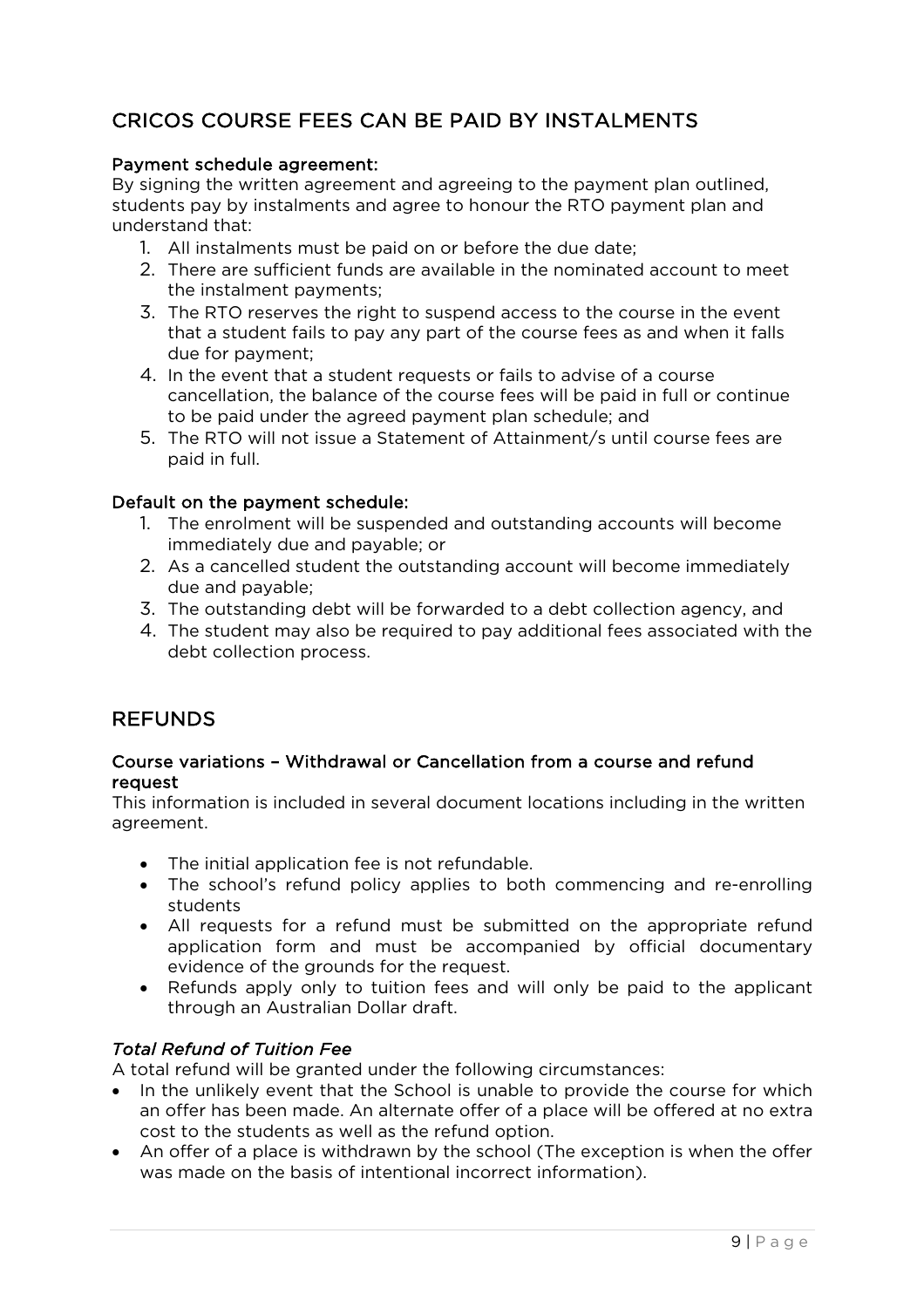• The applicant is unable to obtain a visa from an Australian Diplomatic Office.

Applications for a total refund on the above grounds must be lodged at least 2 weeks prior to the commencement of the term for which the offer is made.

The student must provide a certified copy of the official letter of visa application rejection by the Department of Home Affairs (DHA) along with their application, in order for the refund application to be approved.

#### *Partial Refund of Tuition Fee*

The amount of partial refund is determined as follows. Administrative fees and applicable deductions are applied:

| Withdrawal from a course on illness and<br>compassionate grounds                                                                                                                                                            | Refund will be decided on a case by case basis.                                                                                                                                                                                                                                                                                                                                                                                                                                                              |
|-----------------------------------------------------------------------------------------------------------------------------------------------------------------------------------------------------------------------------|--------------------------------------------------------------------------------------------------------------------------------------------------------------------------------------------------------------------------------------------------------------------------------------------------------------------------------------------------------------------------------------------------------------------------------------------------------------------------------------------------------------|
| If a student holds a valid student visa at the time of<br>enrolment with the School, but after commencing<br>their course, their current visa expires, and a<br>subsequent visa application is applied for and<br>rejected. | Refund for any tuition fees paid will be calculated on a<br>pro-rata basis (calculated on a weekly basis as per the<br>semester calendar) minus any applicable deductions*.                                                                                                                                                                                                                                                                                                                                  |
| Student transfers to a second course within SAS<br>without completing the first course.                                                                                                                                     | The tuition fee paid for the current six-month period of<br>the 1 <sup>st</sup> course will be credited on a pro-rata basis<br>towards the tuition fee of the 2 <sup>nd</sup> course. All other<br>tuition fees paid toward the 1 <sup>st</sup> course will be credited in<br>full towards the tuition fee of the $2^{nd}$ course. If the<br>credited amount is greater than the total cost of the<br>second amount, the difference will be refunded within<br>28 days of commencement of the second course. |

If the School has paid an amount to a representative in relation to recruitment, the refund will be further reduced by that amount.

#### *No refund*

| If a student withdraws from the course on<br>or after the course commencement date.                                                                            | The student will not be eligible for a refund for the fees for that<br>semester.                                                                                                                                                                                                     |  |  |  |  |
|----------------------------------------------------------------------------------------------------------------------------------------------------------------|--------------------------------------------------------------------------------------------------------------------------------------------------------------------------------------------------------------------------------------------------------------------------------------|--|--|--|--|
| False or misleading information in<br>application forms or during study                                                                                        | Automatically disqualifies you from any refunds                                                                                                                                                                                                                                      |  |  |  |  |
| Student is terminated due to<br>serious<br>breach of the School rules or a breach of<br>visa conditions including non-attendance<br>or unsatisfactory progress | No refund                                                                                                                                                                                                                                                                            |  |  |  |  |
| Student defers enrolment and<br>commencement date                                                                                                              | Tuition<br>fees<br>will<br>be<br>School<br>held<br>the<br>bv<br>until<br>course<br>commencement date.                                                                                                                                                                                |  |  |  |  |
| Student is seeking a refund for enrolment<br>in the principle (main) course of study, as<br>applied for on their current Student Visa                          | No refund for any tuition fees paid for the first six (6) months of<br>the principle course. Any additional tuition fees, paid beyond the<br>first six (6) months, that are deemed refundable, will be payable<br>back to the student minus any applicable deductions <sup>*</sup> . |  |  |  |  |

#### The student is advised of this procedure that is followed by student services: *How to claim a refund*

- To claim any refund, the student must complete a *Refund Application Form plus*
- Evidence to support the request must be submitted- such as your receipt of course fees paid to date and certified copies of any supporting documents (such as Visa rejection letter, etc.) to the School.
- The student must be up to date with course fees at the time of the request.
- The request will be assessed based on information provided and the progress through the course.
- If the request is successful, a refund administration fee is charged and deducted from the refund.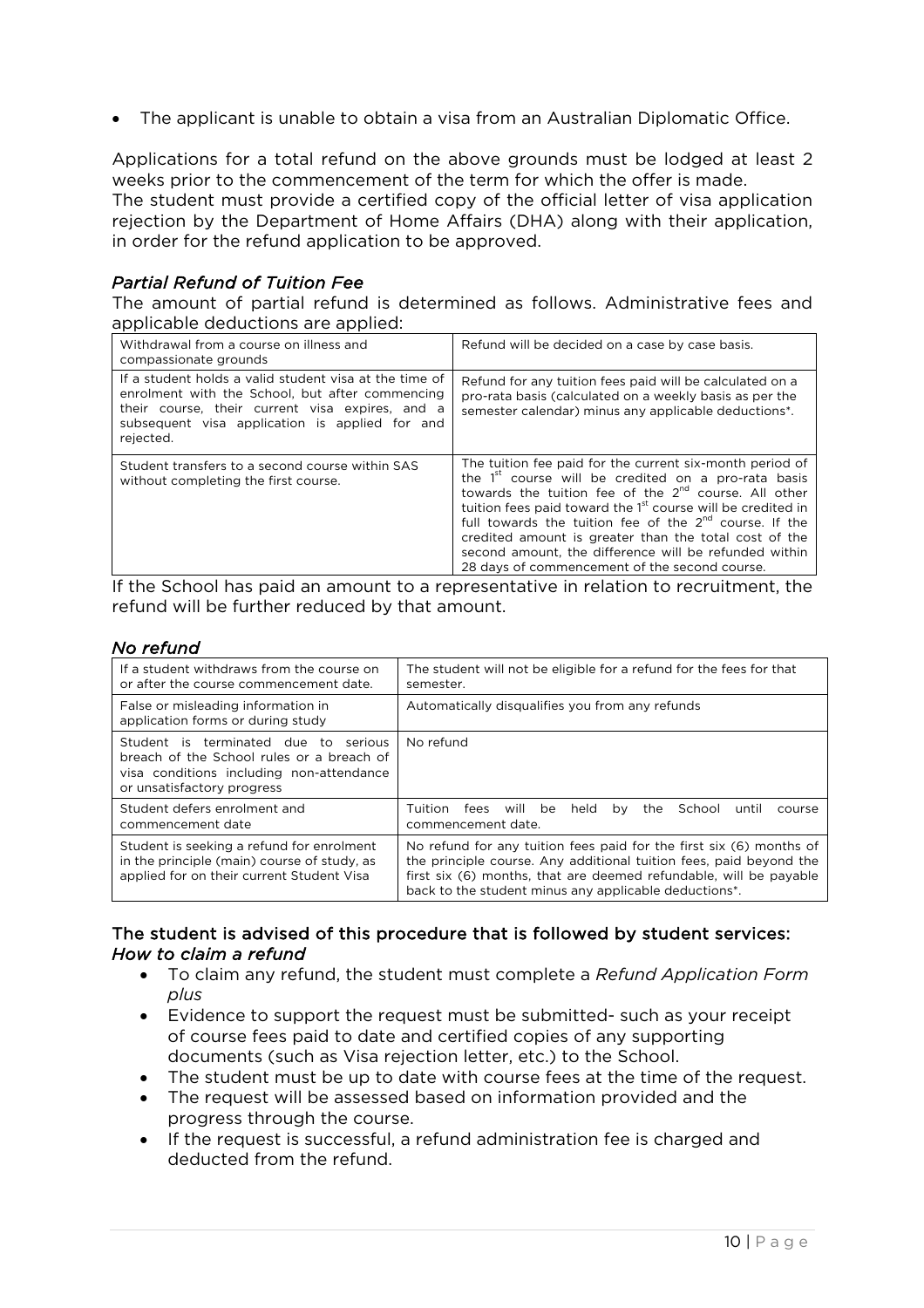- A refund calculation letter is provided that explains the decision. It will be posted to your address in your home country within 14 days from the receipt of the *Refund Application form.*
- The refund will be paid in Australian dollars.
- Statements of Attainment for units completed and paid to date will be issued.

#### Special circumstances for course refunds:

The school has the discretion to approve refunds if the customer would be unreasonably disadvantaged if not granted a refund - for example:

A customer meets with a serious misadventure, serious illness or hospitalisation (two weeks period minimum) supported by a medical certificate.

Special circumstances that have been discussed and agreed upon between the customer and the Executive Chairman.

The following circumstances would not be accepted for a refund:

- Change in work hours
- Job change or retrenchment
- Moving interstate
- Technology barriers which mean you are having difficulty completing the course

Language or writing barriers which were not declared at application which mean you are having difficulty completing the course

Insufficient access to workplace documents which mean you are having difficulty completing the course

- Where a customer has commenced a course believing that they can meet the requirements and then find that they are unable to do the course, a part refund for the component of the course not commenced may be given.
- An interview will assess the circumstances.
- The refund will be dependent upon the length of time they have been attending and what competencies have been achieved.
- Where more than 50% of the course is completed, there will be no refund.
- The final decision is at the Discretion of the CEO/Executive Chairman.

#### Provider default – If the School cannot offer or continue a course due to changed circumstances

Where the School is in a "default" situation such as cancellation of the course, we will offer a refund. We will discuss this with the customer and come to an arrangement.

A refund letter with calculations showing administration charges and fees to be refunded is sent to the customer.

The payment is processed within a maximum of 4 weeks (20 working days) from the date on the refund calculation letter.

Where the service or course if offered through a third party and that third party cannot deliver the agreed service, the School will offer an alternate arrangement for students to complete the course or a refund if such a replacement service is not suitable for the student. This decision will be discussed on a case by case basis and recorded in writing between the parties.